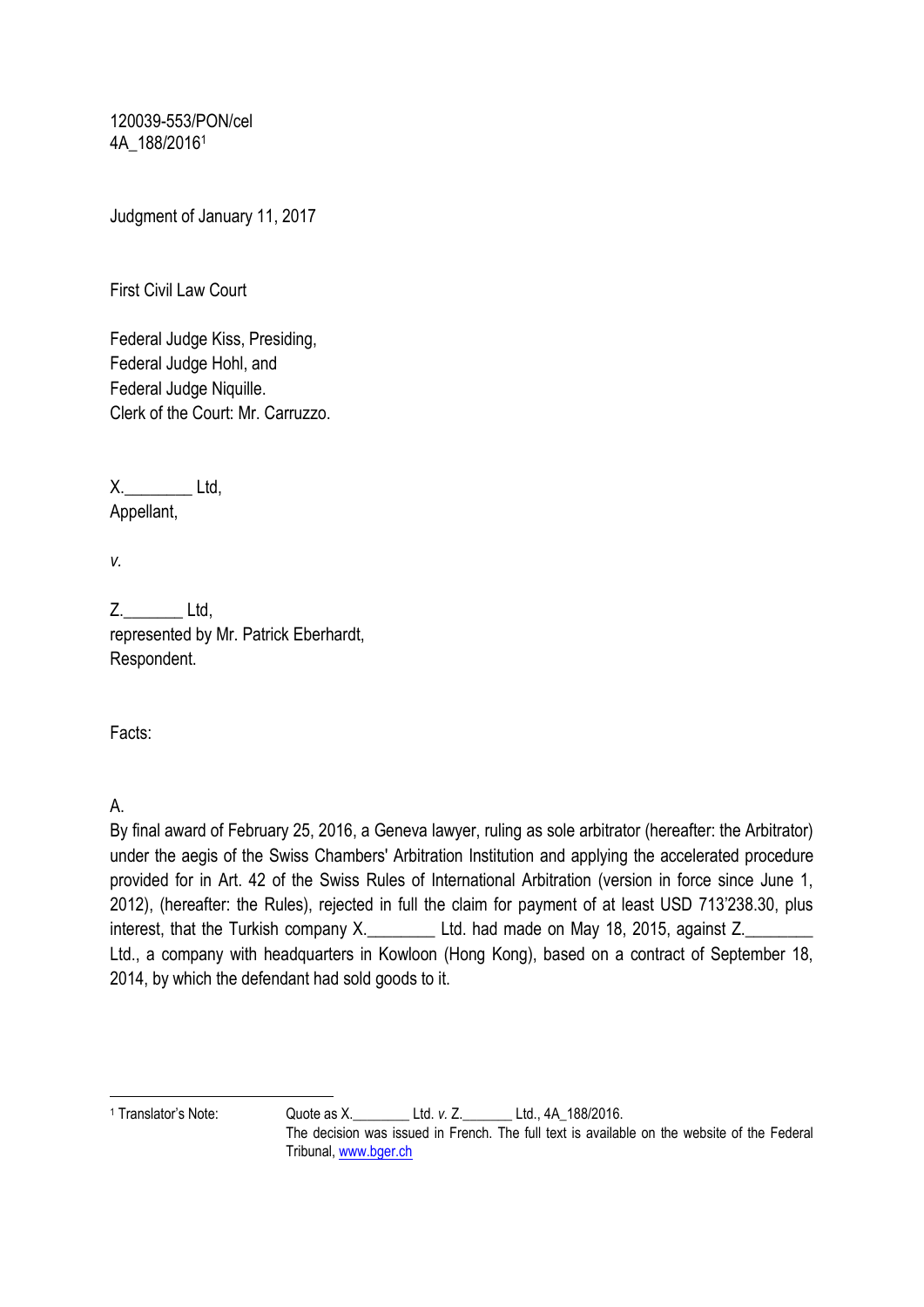## B.

On March 30, 2016, X. Ltd (hereafter: the Appellant) submitted two appeal briefs – one in English (original version), the other in French (translation) – to the Federal Tribunal with the aim of annulling the Award. It also attached various annexes to the brief.

In its answer of June 10, 2016, Z Ltd (hereafter: the Respondent) submitted that the appeal should be rejected.

The Arbitrator, who submitted his file, did the same in his answer of June 15, 2016.

Both answers were sent to the Appellant, following the Presiding Judge's instructions of June 16, 2016, with the indication that any observations should be filed by July 7, 2016, an extension of this time limit being excluded.

By letter of June 28, 2016, the Appellant nevertheless sought an extension of the time limit, which the President of the First Civil Law Court formally rejected on June 29, 2016.

# C.

The Appellant also filed a request for interpretation and rectification of the award. The Arbitrator dismissed the request on March 30, and May 12, 2016.

Reasons:

## 1.

According to Art. 54(1) LTF,<sup>2</sup> the Federal Tribunal issues its decision in one of the official languages,<sup>3</sup> as a rule in the language of the decision under appeal. When the decision is issued in another language (here, English) the Federal Tribunal uses the official language chosen by the parties. Before the Arbitral Tribunal, the parties used English. In the original version of its appeal brief, the Appellant used the same language. However, it simultaneously provided a French translation to the Federal Tribunal, thus respecting Art. 42(1) LTF with Art. 70(1) Cst.<sup>4</sup> (ATF 142 III 521<sup>5</sup> at 1). According to its practice, the Federal Tribunal shall resort to the language of the appeal and consequently issue its judgment in French. Furthermore, when deciding the merits of the appeal, it will only consider the French version of the Appellant's brief.

2.

| <sup>2</sup> Translator's Note: | LTF is the French abbreviation for the Federal Statute of June 17, 2005, organizing the Federal |
|---------------------------------|-------------------------------------------------------------------------------------------------|
|                                 |                                                                                                 |
|                                 | Tribunal, RS 173.110.                                                                           |
| <sup>3</sup> Translator's Note: | The official languages of Switzerland are German, French and Italian.                           |
| <sup>4</sup> Translator's Note: | CST is the French abbreviation for the Swiss Federal Constitution.                              |
| <sup>5</sup> Translator's Note: | The English translation of this decision is available here:                                     |
|                                 | http://www.swissarbitrationdecisions.com/federal-tribunal-upholds-independence-members-         |
|                                 | cms-network                                                                                     |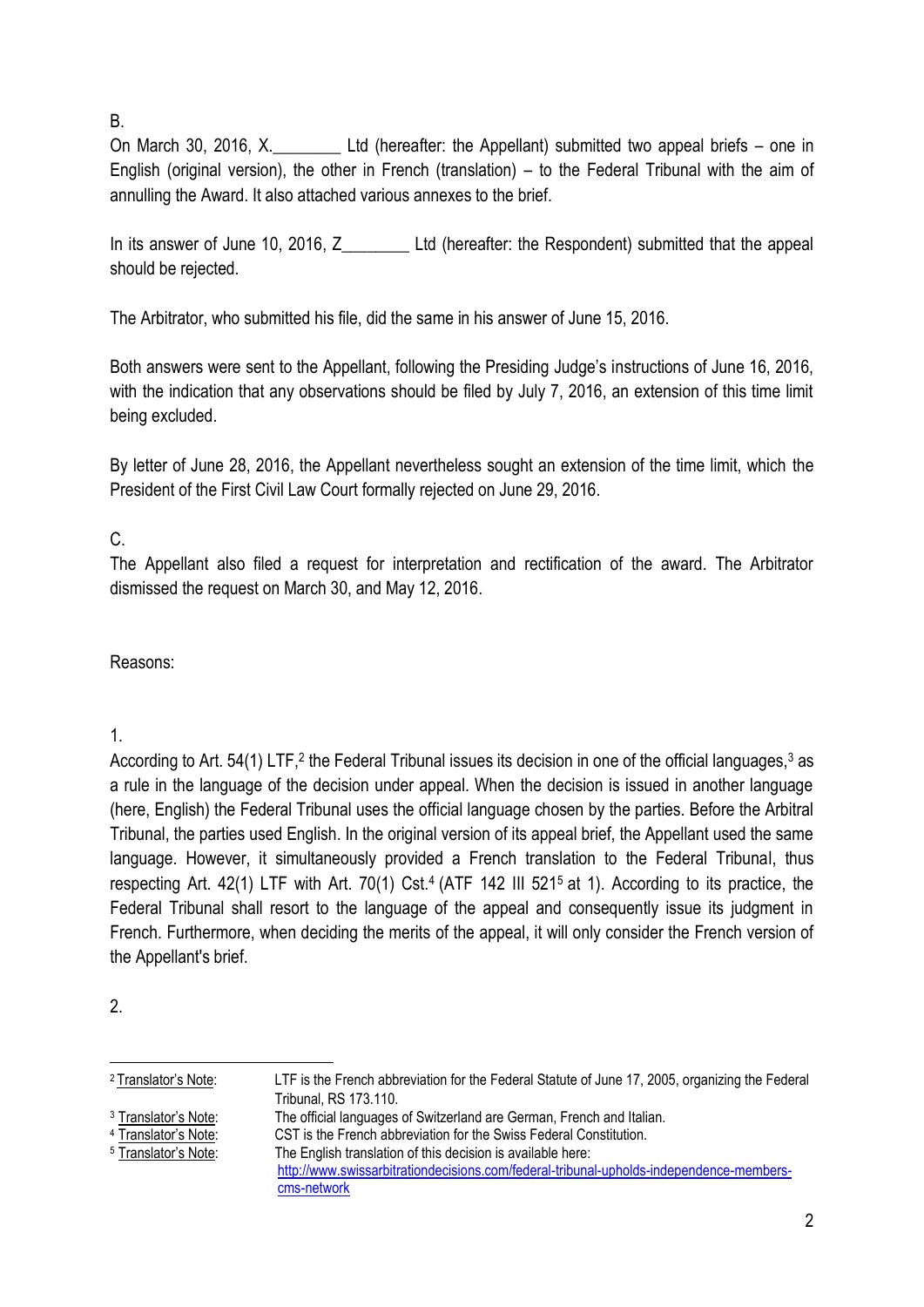In international arbitration, a civil law appeal is admissible against the decisions of arbitral tribunals under the conditions of Art. 190-192 PILA<sup>6</sup> (Art. 77(1) LTF). Whether as to the subject of the appeal, the standing to appeal, the time limit to do so, the Appellant's submission, or the ground of appeal raised in the appeal brief, none of these admissibility requirements raises any problems in this case. The matter is therefore capable of appeal, subject to an examination by this Court of the admissibility of the grievances against the award.

## 3.

An appeal brief concerning an arbitration award must satisfy the requirements of reasoning that arise from Art. 77(3) LTF in conjunction with Art. 42(2) LTF and the case law relating to the latter provision (ATF 140 III 86 at 2, and references). This assumes that the Appellant discusses the reasons in the award and indicates precisely why it considers that the author of the award has disregarded the law (Judgment 4A\_522/2016<sup>7</sup> of December 2, 2016, at 3.1). Needless to say, it can only do so within the limits of the admissible grievances against that award, namely with regard to the only grievances listed in Art.190(2) PILA where the arbitration is international in nature.

The Federal Tribunal, it should be recalled, bases its decisions on the facts found in the award under appeal (see Art. 105(1) LTF). It may not rectify or supplement the findings of the arbitrators of its own motion, even if the facts have been established in a manifestly inaccurate manner or in violation of the law (see Art.77(2) LTF, Art.105(2) LTF, excluding the applicability of Art.105(2) LTF). As well, when seized of a Civil law appeal against an international arbitral award, does its mission not consist of deciding with full power of review, like an appellate jurisdiction—but only to consider whether the admissible grievances raised against the award are justified or not. Allowing the parties to state facts other than those found by the arbitral tribunal, apart from the exceptional cases reserved by case law, would not be compatible with such a mission, even though the facts may be established by evidence contained in the arbitration file (Judgment 4A\_386/2010<sup>8</sup> of January 3, 2011, at 3.2). However, as was already the case under the Federal Law of Judicial Organization (see ATF 129 III 727<sup>9</sup> at 5.2.2, 128 III 50 at 2a, and the references cited), the Federal Tribunal has the power to review the facts of the award under appeal if one of the grievances mentioned in Art. 190(2) PILA is raised against these facts, or new facts or evidence are exceptionally considered in the civil law appeal procedure (ATF 138 III 29<sup>10</sup> at 2.2.1 and the references cited).

It is on the basis of those principles the Court now examines the various aspects of the Appellant's argument.

| <sup>6</sup> Translator's Note:  | PILA is the most commonly used abbreviation for the Swiss Private International Law Act of     |
|----------------------------------|------------------------------------------------------------------------------------------------|
|                                  | December 18, 1987.                                                                             |
| <sup>7</sup> Translator's Note:  | The English translation of this decision is available here:                                    |
|                                  | http://www.swissarbitrationdecisions.com/atf-4a-522-2016                                       |
| <sup>8</sup> Translator's Note:  | The English translation of this decision is available here:                                    |
|                                  | http://www.swissarbitrationdecisions.com/award-allegedly-issued-by-a-truncated-tribunal-claim- |
|                                  | that-cas-de                                                                                    |
| <sup>9</sup> Translator's Note:  | The English translation of this decision is available here:                                    |
|                                  | http://www.swissarbitrationdecisions.com/extension-arbitration-clause-non-signatory            |
| <sup>10</sup> Translator's Note: | The English translation of this decision is available here:                                    |
|                                  | http://www.swissarbitrationdecisions.com/jurisdiction-of-the-cas-upheld-a-pathological-clause- |
|                                  | has-to-be-s                                                                                    |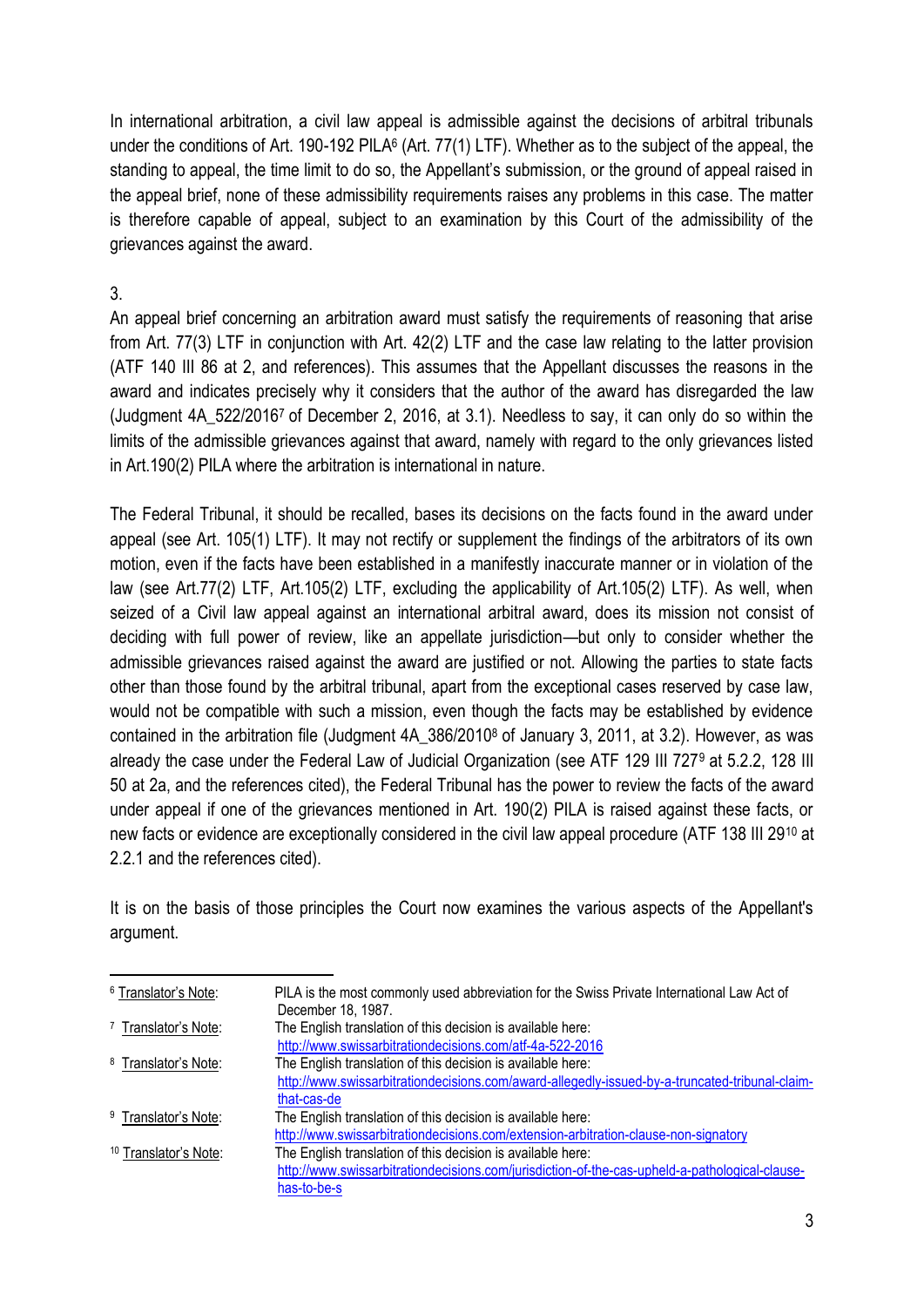#### 4.

4.1. First, the Appellant, invoking Art. 190(2)(b) PILA and the decision published at ATF 140 III 75.<sup>11</sup> argues that the award under appeal should be annulled for having been rendered after the expiry of the Arbitrator's powers. The Appellant recalls, as a preliminary point, that under Art. 42(1)(d) of the Rules, the award must be rendered within six months from the date on which the Secretariat sent the file to the arbitral tribunal. Referring next to a letter dated August 29, 2015, in which the Arbitrator informed the parties that he had received the file on August 24, 2015, (Annex 5 to the appeal) as well as the procedural calendar of October 1, 2015, in which there are the following entries: "Receipt of the File 24 August 2015" and "Final Award of the Arbitral Tribunal 24 February 2016" (Annex No. 6 to the appeal), the Appellant claims that the deadline for rendering an award expired on February 24, 2016, and the Award was delivered the day after that date. Having done so, the Appellant cites an excerpt from the aforementioned decision to infer that applying that case law to the case in dispute can only lead to the annulment of the award under appeal, which was rendered by an incompetent arbitrator *ratione temporis.* 

4.2. This first grievance is unfounded in many respects.

4.2.1. First, the underlying reasoning is based on a factual premise that cannot be accepted.

In this regard, it should be noted that the decisive date for applying Art. 42(1)(d) of the Rules is the receipt by the Arbitrator of the file sent to him by the Secretariat of the Court of Arbitration (De Vito Bieri/Favre Schnyder, in *Swiss Rules of International Arbitration*, Commentary, Zuberbühler/Müller /Habegger [ed.], 2nd ed. 2013, Nos.12 and 12a ad Art.42 of the Rules).

In his award, the Arbitrator states that he received the file dated August 25, 2015, (n. 14) an indication which is corroborated by the postal seal attached to the notice of receipt forming Annex No.1 to his reply. This finding on the conduct of the arbitral proceedings is binding on the Federal Tribunal in the same way as the findings on the facts of the case (Judgment 4A 342/2015<sup>12</sup> of April 26, 2016, at 3, not published, referenced as ATF 142 III 360). The Appellant, however, does not invoke, in connection with this finding, one of the exceptions allowing the Federal Tribunal to review the facts contained in the award under appeal (see above, at 3 i.f.). Faced with this sovereign finding, the clerical error made by the Arbitrator by his own admission in his letter to the parties of August 29, 2015, and copied by him in the procedural timetable established on October 1, 2015, does not matter, particularly as it was not likely to cause any prejudice to the parties.

Issued on February 25, 2016, the Award under appeal was rendered within six months of August 25, 2015, the date of receipt of the file by the Arbitrator. The aforementioned regulatory provision was therefore not overlooked by the Arbitrator.

| <sup>11</sup> Translator's Note: | The English translation of this decision is available here:                                  |
|----------------------------------|----------------------------------------------------------------------------------------------|
|                                  | http://www.swissarbitrationdecisions.com/receptum-arbitrii-does-expire-if-time-has-been-set- |
|                                  | beyond-which-arbitrator-loses-jurisdiction                                                   |
| <sup>12</sup> Translator's Note: | The English translation of this decision is available here:                                  |
|                                  | http://www.swissarbitrationdecisions.com/agreed-upon-rules-procedure-do-bind-parties         |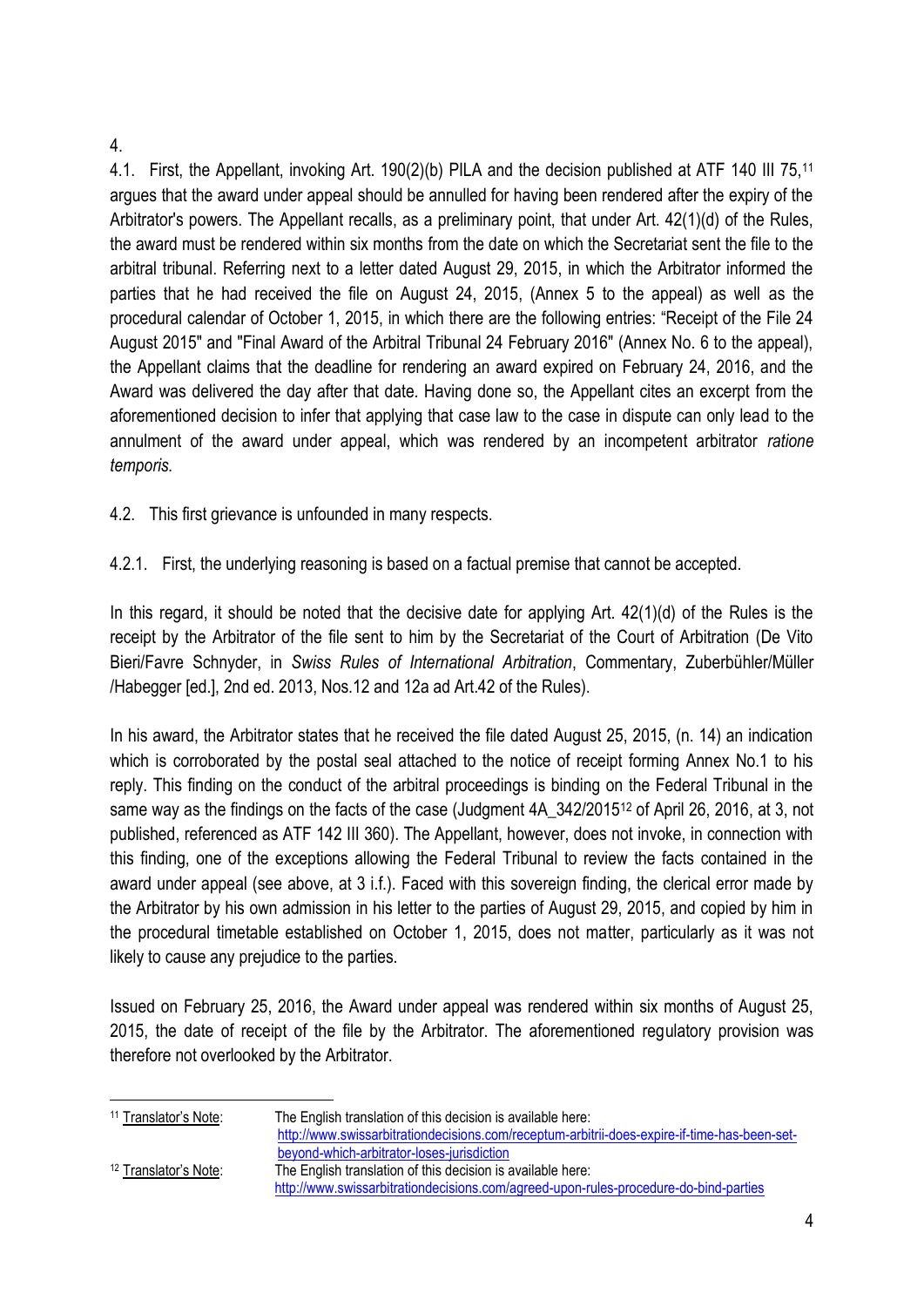4.2.2. Moreover, even if reception had been a day earlier, *quod non*, the appeal submitted to this Court would nonetheless be doomed to fail.

Art. 2(2) of the Rules provides that periods of time provided for by the Rules begin on the day following the day on which the notice, communication, or proposal was received. The *dies a quo* for this period was therefore August 25, 2015, in this case, if the file had been received the day before by the Arbitrator. February 25, 2016, was thus the end of this period expressed in months (*see* Article 77(1)(iii) of the Swiss Code of Obligations [CO] applied here under the *lex arbitri*). Released to the parties on that day, the Award bearing that date was, therefore, timely.

4.2.3. Finally, even the foregoing considerations aside and without dwelling too long on this argument, it must be observed that there is no commonality between the circumstances that caused the Federal Tribunal to intervene in the case dealt with in ATF 140 III 75 and those in the present case. Furthermore, an arbitrator who does not respect an agreement made by him with both parties regarding the conclusion of his mission, after many formal notices addressed to him have been ineffective, is not at all the same situation as an arbitrator who may have been mistaken by one day when calculating the time within which they had to deliver the award under the pertinent provision of a set of arbitral rules.

5.

The Appellant seeks to show, in the second part of its brief, that the Arbitrator did not give sufficient reasons, that he had not dealt with all of the important issues in his award, and that he did not take the bad faith of the Respondent into account when deciding the dispute submitted to him.

In light of the aforementioned principles relating to the reasoning of an appeal against an international arbitral award (see above, at 3), the Appellant's contentions here are so incompatible with them that all of the complaints articulated in this part of the brief are manifestly inadmissible.

Additionally, the Appellant, confusing the Federal Tribunal with a court of appeal, merely lists, in a jumble, questions that the Arbitrator allegedly ignored, quoting passages from documents in the arbitration file extensively, without being able to explain the underlying rationale, and by concluding each paragraph of explanations with the same statement according to which the Arbitrator violated Art. 190(2)(c)-(e) PILA.

The Court will therefore not deal with these grievances, given their very inadequate reasoning.

6.

That being the case, this appeal should be rejected insofar as the matter is capable of appeal. Accordingly, the Appellant, who is unsuccessful, is ordered to pay the costs of the Federal proceedings (Art. 66(1) LTF) and to compensate the Respondent for its legal costs (Art. 68(1) and (2) LTF).

As for the Arbitrator, he too would like to obtain costs, amounting to CHF 5'500, as compensation for his efforts in drafting his reply to the Appeal. However, the Federal Tribunal has already clarified that such a claim has no legal basis (Judgement 4P.99/2000 of November 10, 2000, at 7, see also Kaufmann